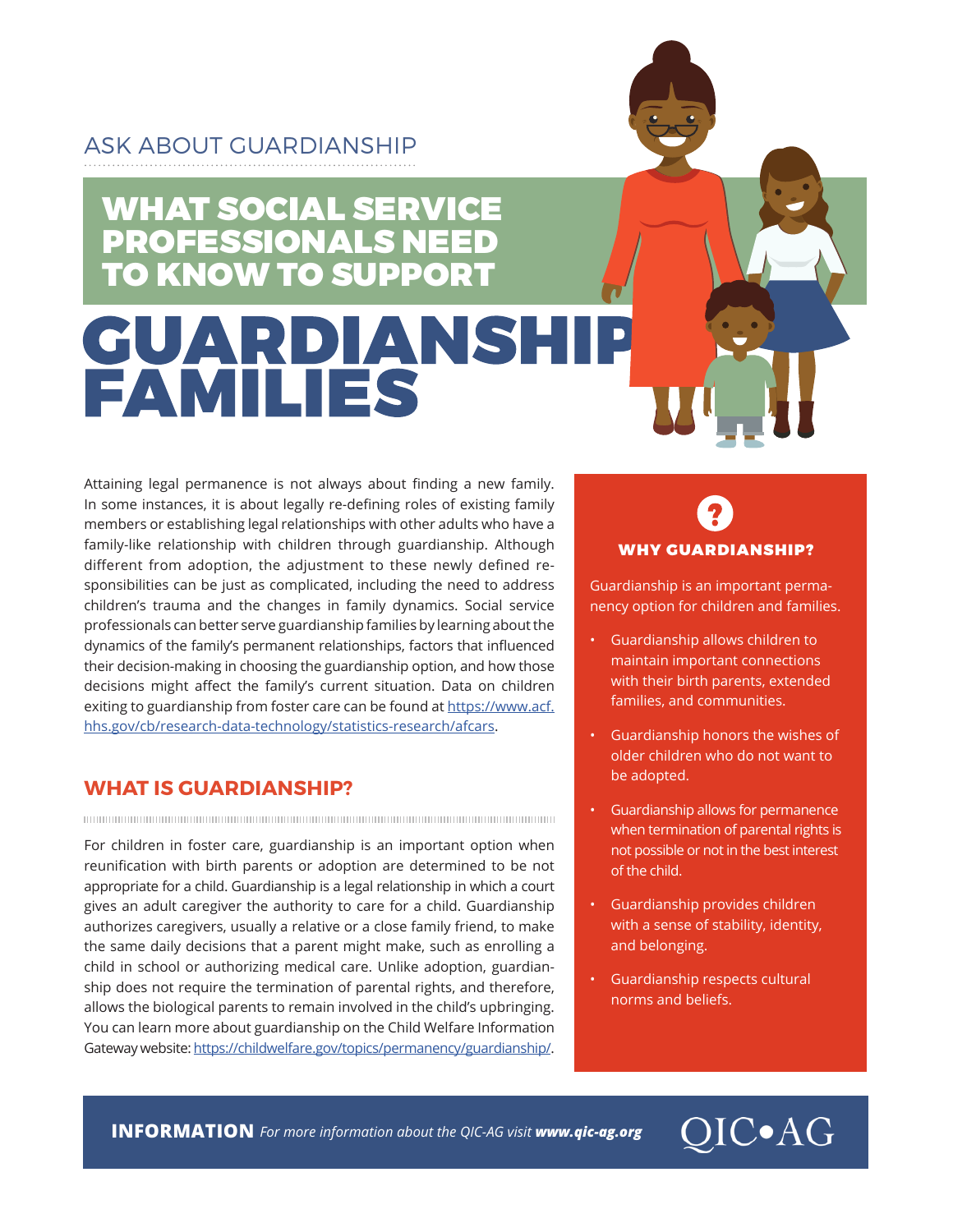#### **WHY WOULD A FAMILY CHOOSE GUARDIANSHIP?**

Guardianship is an option that prevents children from staying in foster care longer than necessary when reunification and adoption are not possible. Guardianship provides an assurance that children can exit foster care with someone they know and someone who will help them maintain a sense of stability, identity, and relationships with their parents and extended family. Guardianship can provide permanence for children when adoption is not possible because either no legal grounds exist for the termination of parental rights or the court determines it is not in the child's best interest to pursue termination of parental rights. Some family members find this permanency option to be appealing because they hope that the biological parent(s) will address the issues that prevented them from caring for their child and, ultimately, that a court will allow the birth parent(s) to resume the role of permanent caregiver. Further, some family members want to maintain their biological relationship to the child and do not want to "legally" become Mom or Dad. Especially when children are older, family members might have concerns about severing children's legal ties with their biological parents. Finally, some cultures believe that adoption is contrary to the community's collective responsibility to step in during times of need and serve as substitute caregivers without severing parental ties to the child.

## **IS GUARDIANSHIP PERMANENT?**

Over the years, concerns have been raised about the legal differences between guardianship and adoption. Although the legal ties of adoption are more difficult to relinquish than guardianship, it is important to understand that guardianship bonds are often just as enduring as adoptive bonds. While the legal obligations of guardianship end when the child reaches the age of majority (usually age 18, but 21 years in some jurisdictions), the emotional relationship often lasts a lifetime. Data show that the overwhelming majority of guardianships do not end prematurely. Data analysis that matched children on characteristics such as the age at which a child entered adoption or guardianship have found no statistical difference in rates of instability between children in adoption and guardianship.

#### **CAN FAMILIES WHO ASSUME GUARDIANSHIP RECEIVE FINANCIAL SUPPORT?**

Guardians often begin caring for children unexpectedly, which can create lasting economic hardship for families.

However, families who assume legal guardianship of children through the foster care system can often receive ongoing financial support and other services through state-funded assisted guardianship programs or through federally supported guardianship assistance programs, commonly referred to as Title IV-E GAP. In addition to providing ongoing financial subsidy up to age 18 or 21 years, many states offer children in guardianship families health insurance through Medicaid or other state programs. You can learn more about Title IV-E GAP here: [https://www.childwelfare.gov/topics/systemwide/](https://www.childwelfare.gov/topics/systemwide/laws-policies/federal/fosteringconnections/) [laws-policies/federal/fosteringconnections/](https://www.childwelfare.gov/topics/systemwide/laws-policies/federal/fosteringconnections/) and at [https://](https://aspe.hhs.gov/pdf-report/title-iv-e-gap-programs-work-progress) [aspe.hhs.gov/pdf-report/title-iv-e-gap-programs-work](https://aspe.hhs.gov/pdf-report/title-iv-e-gap-programs-work-progress)[progress](https://aspe.hhs.gov/pdf-report/title-iv-e-gap-programs-work-progress).

Information about guardianship procedures in each state can be found at [http://www.brycs.org/guardianship/guard](http://www.brycs.org/guardianship/guardianship-information-by-state.cfm)[ianship-information-by-state.cfm](http://www.brycs.org/guardianship/guardianship-information-by-state.cfm).



### **WHAT ADDITIONAL SUPPORTS AND SERVICES ARE AVAILABLE FOR GUARDIANS?**

Guardianship families face many of the same challenges as adoptive families, and like adoptive families, guardianship families often need supports long after permanence has been achieved. Supports provided to guardianship families might include counseling and therapy, crisis stabilization services, respite care, support groups, and navigation services for accessing benefits and services. While some states provide access to post-permanency supports for guardianship families, many do not. Typically, guardians might have better success seeking services available to the broader category of relative caregivers than those specifically targeted to guardians. More information about services available to relative caregivers can be found at [http://www.grandfami](http://www.grandfamilies.org/State-Fact-Sheets)[lies.org/State-Fact-Sheets](http://www.grandfamilies.org/State-Fact-Sheets).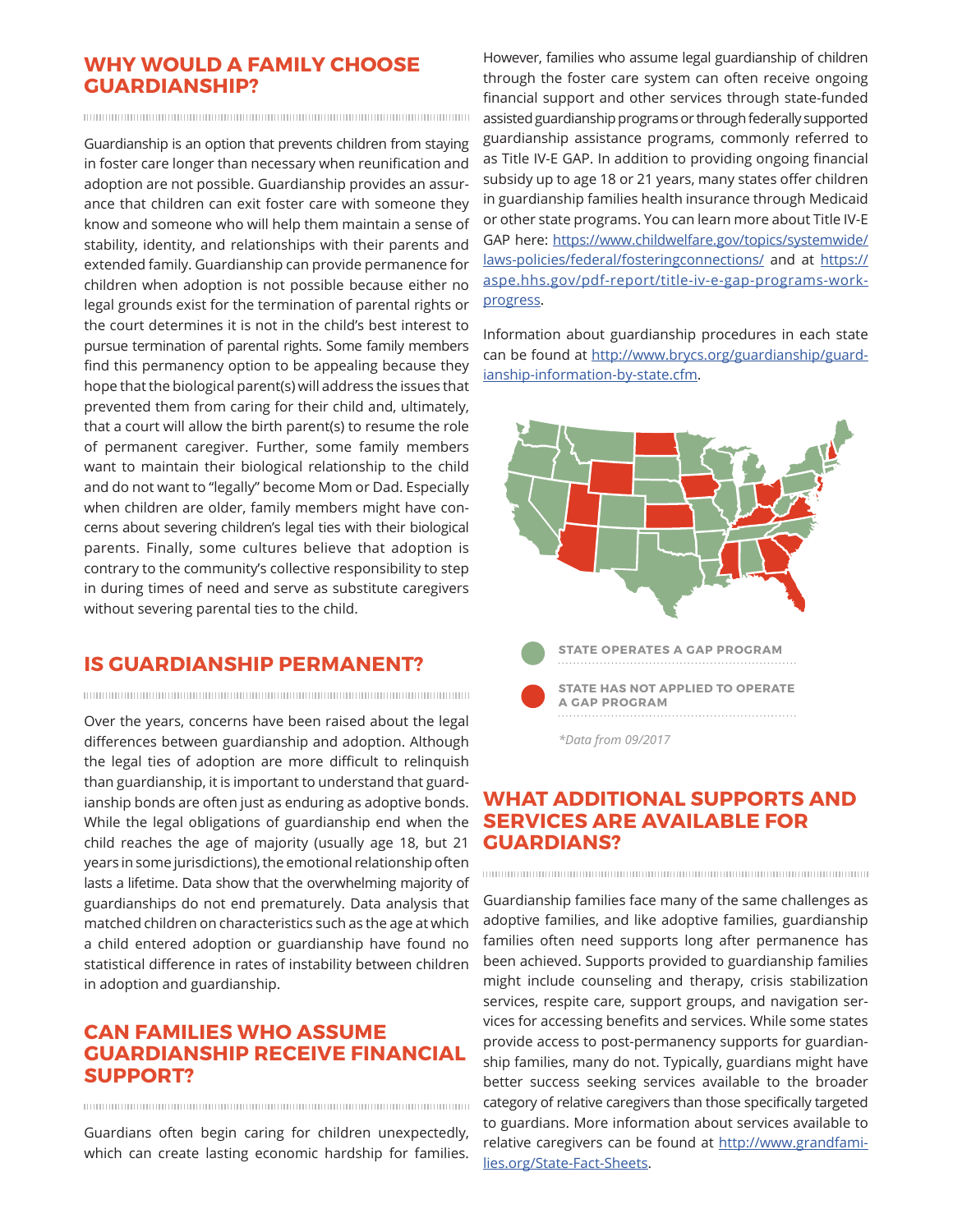#### **WHAT CAN MY AGENCY DO TO HELP SUPPORT GUARDIANSHIP FAMILIES?**

Thinking about how agencies can support families who have assumed guardianship of children is critically important because relative caregivers—the population that makes up the majority of guardians—tend to have characteristics that put them in greater need of assistance. Relative caregivers tend to be older, single, have lower socioeconomic status, and have less access to post-permanency supports. It is important for agencies to recognize the unique situations guardianship families might encounter and ensure that services are adapted to address these needs. Agencies can support guardianship families in the following ways:

#### **HELP FAMILIES UNDERSTAND HOW ASSISTED GUARDIANSHIP IMPACTS ELIGIBILITY FOR OTHER PUBLIC BENEFITS**

The supports provided through assisted guardianship play an important role in the success of the guardianship arrangement. However, some families might not be aware or understand how the financial supports provided through assisted guardianship can limit their eligibility for other public assistance programs such as housing or food benefits.

#### **SUPPORT GUARDIANS WITH PARENTING AND SETTING EXPECTATIONS**

Legal guardians might not have parented a child in many years or their parenting style might differ significantly from that of the birth parents. Additionally, guardians might benefit from help understanding the ways in which the transition to guardianship can affect adolescent development, especially in the pre-teen years when children are struggling with identity issues and testing boundaries. Agencies might need to provide guardians with information specific to parenting a child who has experienced trauma and to facilitate connections between guardians and other critical supports.





#### **HELP GUARDIANS NAVIGATE HEALTH CARE COVERAGE**

If your state does not have Title IV-E GAP supports, children placed with guardians might not have access to Medicaid, leaving the guardians responsible for medical costs. This financial responsibility can be especially difficult when children have developmental disabilities or need mental health treatment. Obtaining health coverage for a child can also be more complicated for a guardian than a birth parent. For example, guardians might not have all the required information, or the local Medicaid agency might not be experienced in completing applications for guardianship families.

#### **HELP GUARDIANS ESTABLISH AND MAINTAIN SAFE BOUNDARIES WITH BIRTH PARENTS**

Caregiving arrangements require the guardian and the birth parent to set clear boundaries and expectations, especially regarding visitation and contact with the child. Establishing boundaries at the outset is important because, once guardianship is finalized and caregivers no longer have a caseworker's support or court oversight, some guardians might feel uncomfortable asserting themselves and maintaining safe boundaries. Guardians are likely to need assistance in understanding how to navigate complex issues with a birth parent who still has legal rights and remains involved in the child's life, while ensuring the safety and well-being of the child. The Annie E. Casey Foundation has free training videos that provide tools for coaching families through this process: [http://www.aecf.org/blog/engaging-kinship-care](http://www.aecf.org/blog/engaging-kinship-caregivers-with-joseph-crumbley/)[givers-with-joseph-crumbley/](http://www.aecf.org/blog/engaging-kinship-caregivers-with-joseph-crumbley/).

**INFORMATION** *For more information about the QIC-AG visit www.qic-ag.org*